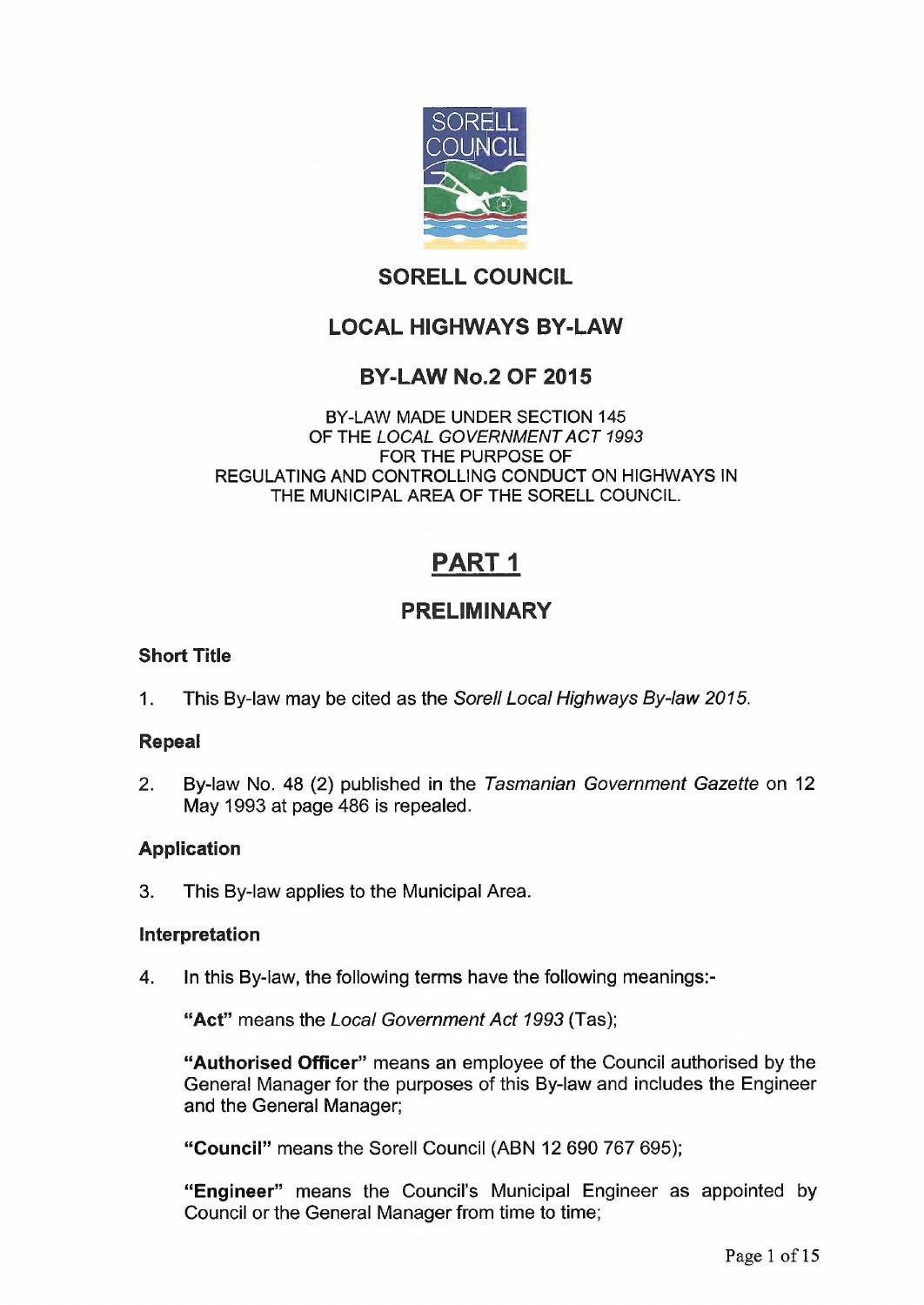**"Footpath"** means that part of a highway reservation so constructed as to facilitate the movement of pedestrians;

**"General Manager"** means the person holding the position of general manager of the Council as appointed by the Council from time to time pursuant to section 61 of the Act;

**"Highway"** means a *local highway* as that term is defined in s.4(1) of the Highways Act;

**"Highways Act"** means the *Local Government (Highways) Act 1982* (Tas);

**"Municipal Area"** means the area of land under the control of the Sorell Council and defined in accordance with section 16 of the *Local Government Act 1993* (Tas);

**"Nature Strip"** means all of that part of a Highway not constructed for the movement of Vehicles or pedestrians;

**"Penalty Unit"** - means a sum prescribed under the provisions of the *Penalty and Other Penalties Act 1987]* 

**"Permit"** means a statement in writing, with or without conditions, issued by an Authorised Officer which permits the carrying out of an activity regulated by this By-law, applications for which are made in accordance with Part 3 of this By-law;

**"Permit Holder"** means a person, incorporated body or other entity to which a Permit has been granted:

**"Schedule"** means the schedule to this By-law;

**"Vehicle"** includes any description of vehicle designed to move or to be moved on one or more wheels or revolving runners, and any truck, barrow, or similar vehicle, but does not include a vehicle constructed or adapted for propulsion on rails only; and

**"Vehicle Crossing"** includes any structure that is used to support the passage of Vehicles.

#### **Interpretation**

- 5. In this By-law, unless the contrary intention is expressed:
	- (a) reference to a 'clause' or a 'Part' is a reference to a clause of or a Part of this By-law;
	- (b) references to legislation includes any such legislation as may amended or replaced from time to time; and
	- (c) references to a 'person' include reference to companies, associations (both incorporated and unincorporated) and any other like entities.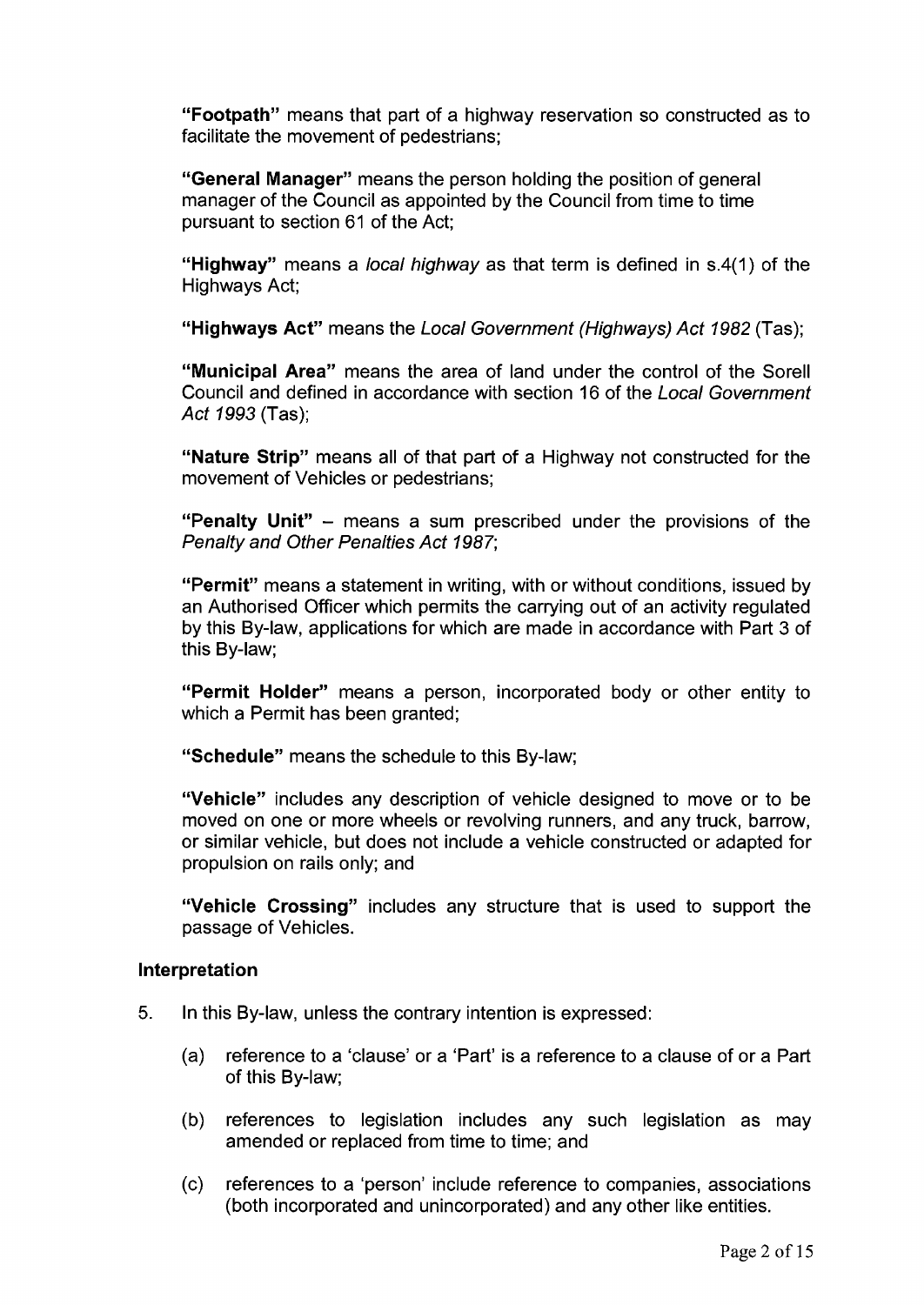# **PART 2**

## **CROSSINGS, KERB AND GUTTER, FOOTPATHS AND NATURE STRIPS**

#### **General Responsibility**

- 6. The owner of land is responsible for the costs associated with the construction, repair, maintenance and renewal of any Vehicle Crossing servicing that land. All Vehicle Crossings are to be constructed, repaired, maintained or renewed in a manner, and to the standard required by the Engineer.
- 7. The owner of land is responsible for any damage occasioned to any:
	- (a) Footpath;
	- (b) Vehicle Crossing;
	- (c) Council infrastructure or services located within any Vehicle Crossing; and
	- (d) Council infrastructure or services located within or above a Nature Strip,

caused by any works carried out on the owner's land.

- 8. Where activities involving Vehicles are conducted on land with the consent or permission of the owner of that land, that land owner is responsible for any damage occasioned to any:
	- (a) Footpath;
	- (b) Vehicle Crossing;
	- (c) Council infrastructure or services located within any Vehicle Crossing; and
	- (d) Council infrastructure or services located within or above a Nature Strip,

caused by such Vehicles.

#### **Permit required for Vehicle Crossing**

9. A person must not construct or alter a Vehicle Crossing without first obtaining a Permit to do so.

**PENALTY: a fine not exceeding five (5) penalty units**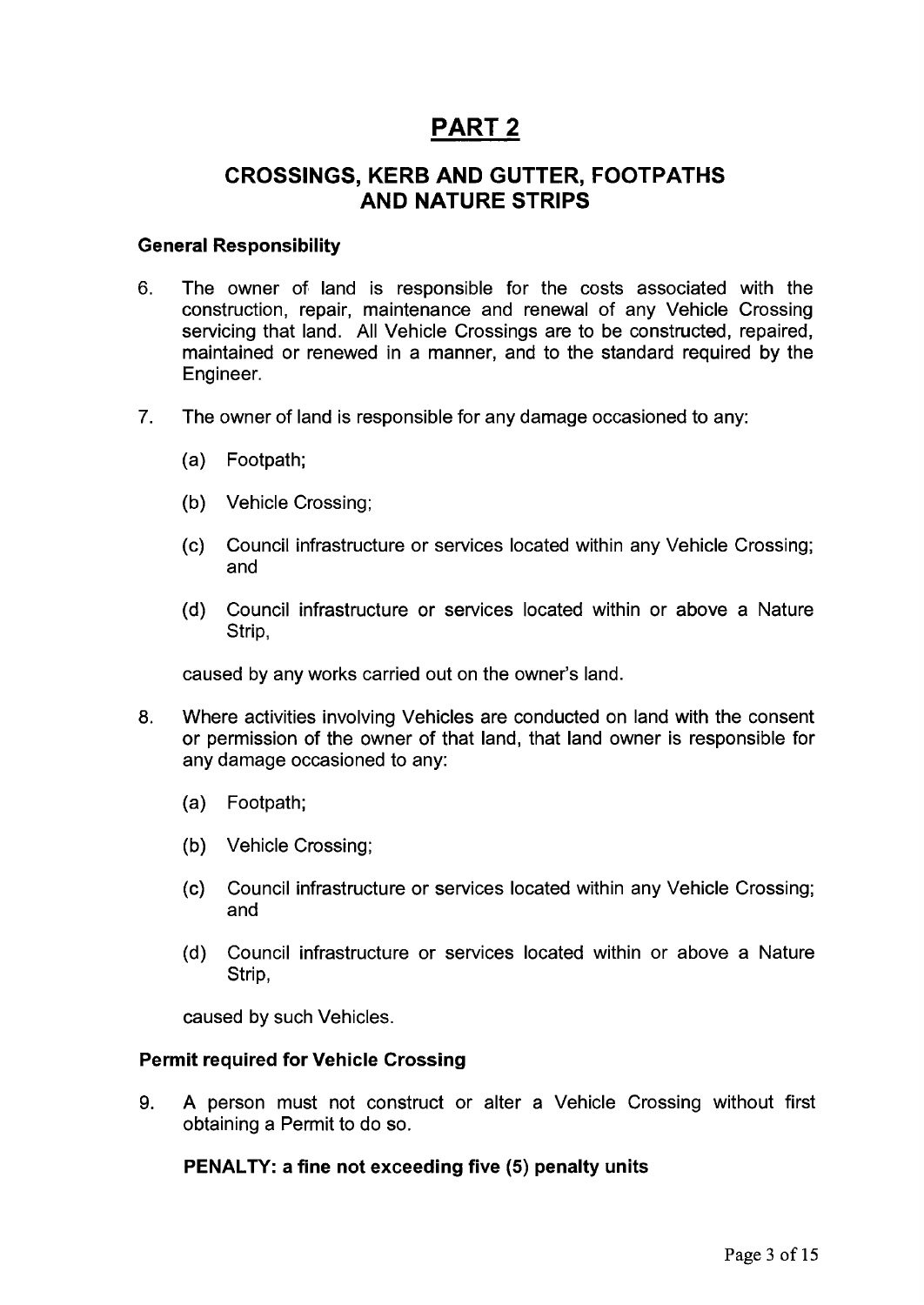- 10. In addition to the requirements of Part 3 of this By-law, an application for a Permit to construct or alter a Vehicle Crossing must include the following information:
	- (a) the location or proposed location (as applicable) of the Vehicle Crossing in relation to title boundaries and adjacent Highways; and
	- (b) the type, dimensions and specifications proposed for the Vehicle Crossing.
- 11. Unless otherwise agreed by the Engineer, an application for a Permit to construct or alter a Vehicle Crossing must be made before, or contemporaneously with, the making of an application for a building permit under the *Building Act 2000* (Tas).

#### **Crossing at unauthorised place**

12. Unless authorised to do so by the Engineer, a person must not drive any Vehicle over or on any Footpath, Nature Strip, gutter or kerb.

#### **PENALTY: a fine not exceeding five (5) penalty units**

13. Where a Vehicle Crossing exists, unless authorised to do so by the Engineer, a person must not drive any Vehicle between a Highway and any privately owned land except by using such Vehicle Crossing.

#### **PENALTY: a fine not exceeding five (5) penalty units**

#### **Deposit Material on Highway, Footpath or Nature Strip**

14. (a) A person must not deposit any mud, gravel, soil or other like material on or in a Highway, whether as a result of the use of any Vehicle or not.

#### **PENALTY: a fine not exceeding five (5) penalty units**

(b) Other than for the purpose of a scheduled refuse or recycling collection by Council or its Contractor **('Scheduled Collection'),** a person must not place rubbish, white goods, building materials or waste, commercial garbage bins, green waste, car wrecks, shipping containers or other disused items on a Highway, Footpath or Nature Strip unless that person has a permit to do so.

#### **PENALTY: a fine not exceeding five (5) penalty units**

(c) A person must not place on or in a Highway, Footpath or Nature Strip for collection by Council any green waste or hard waste for a period exceeding 7 days prior to the next Scheduled Collection.

#### **PENALTY: a fine not exceeding five (5) penalty units**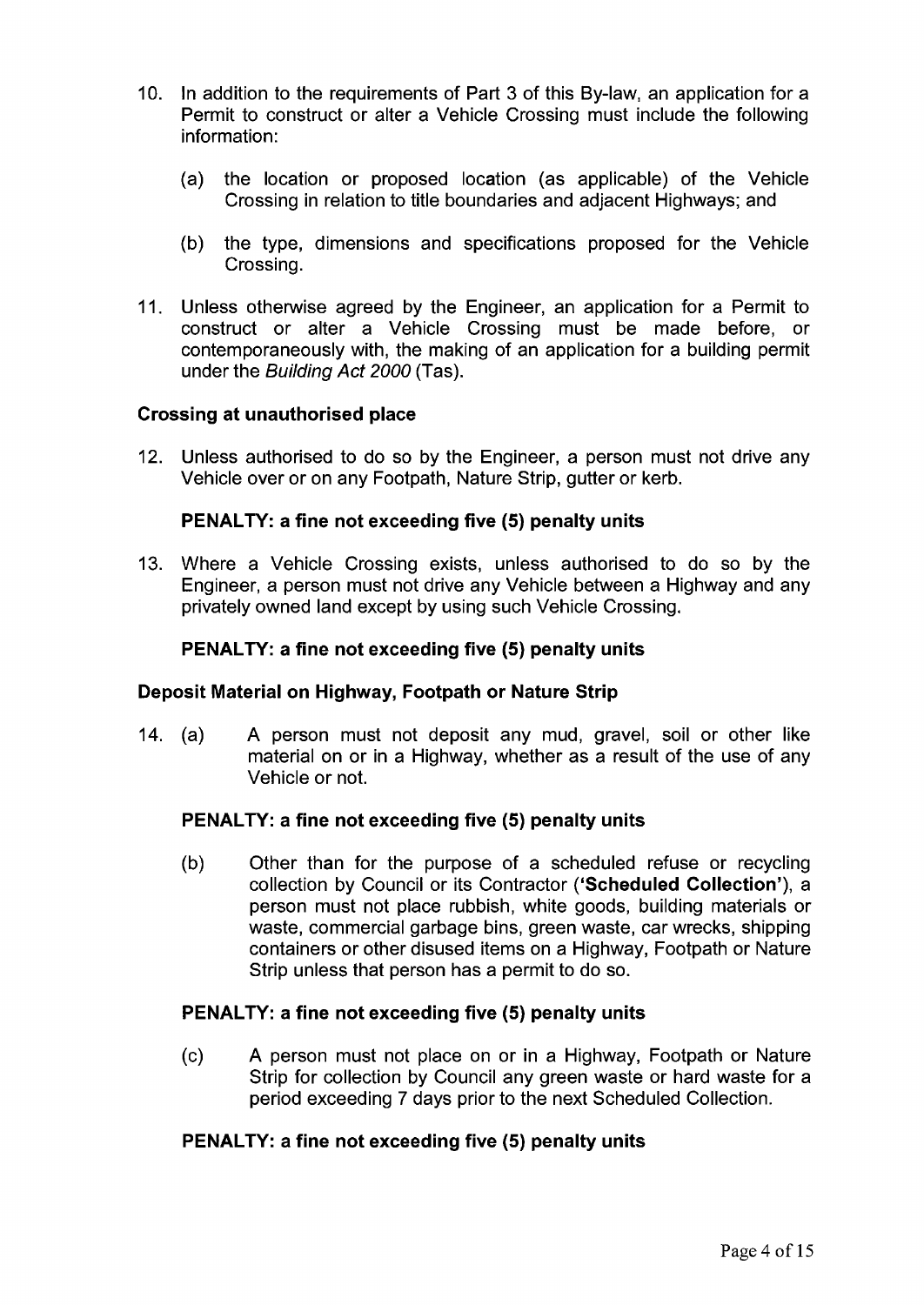## **Damage to Flora**

15. A person must not wilfully, intentionally or recklessly destroy, cut, pluck, trim, remove or injure any tree, shrub, flower or other vegetation growing on or in a Highway nor instruct nor direct any other person to do same.

## **PENALTY: a fine not exceeding five (5) penalty units**

## **Directions**

- 16. (a) An Authorised Officer may direct, either orally or in writing, any person acting in breach of clauses 12, 13, 14 and/or 15 of this By-law to;
	- (i) cease the offensive activity; and

(ii)in the case of clause 14, remove the relevant material from the relevant Highway, Footpath or Nature Strip.

## **Failure to Comply**

(b) A person must not fail to comply with a direction given by an Authorised Officer pursuant to sub-clause 16(a).

## **PENALTY: a fine not exceeding five** (5) **penalty units**

# **PART 3**

## **PERMITS**

## **Applications for Permits**

- 17. All applications for Permits to conduct activities regulated by this By-law must be lodged with an Authorised Officer and be accompanied by the following information:
	- (a) a statement in writing of the type and nature of the activity proposed to be undertaken by the applicant;
	- (b) a scaled drawing showing the location and extent of the proposed activity; and
	- (c) a safety management plan or a description of any necessary safety measures that are appropriate for the proposed activity.

## **Additional information**

18. Upon receipt of an application for a Permit, an Authorised Officer may request such further or additional information as that Authorised Officer or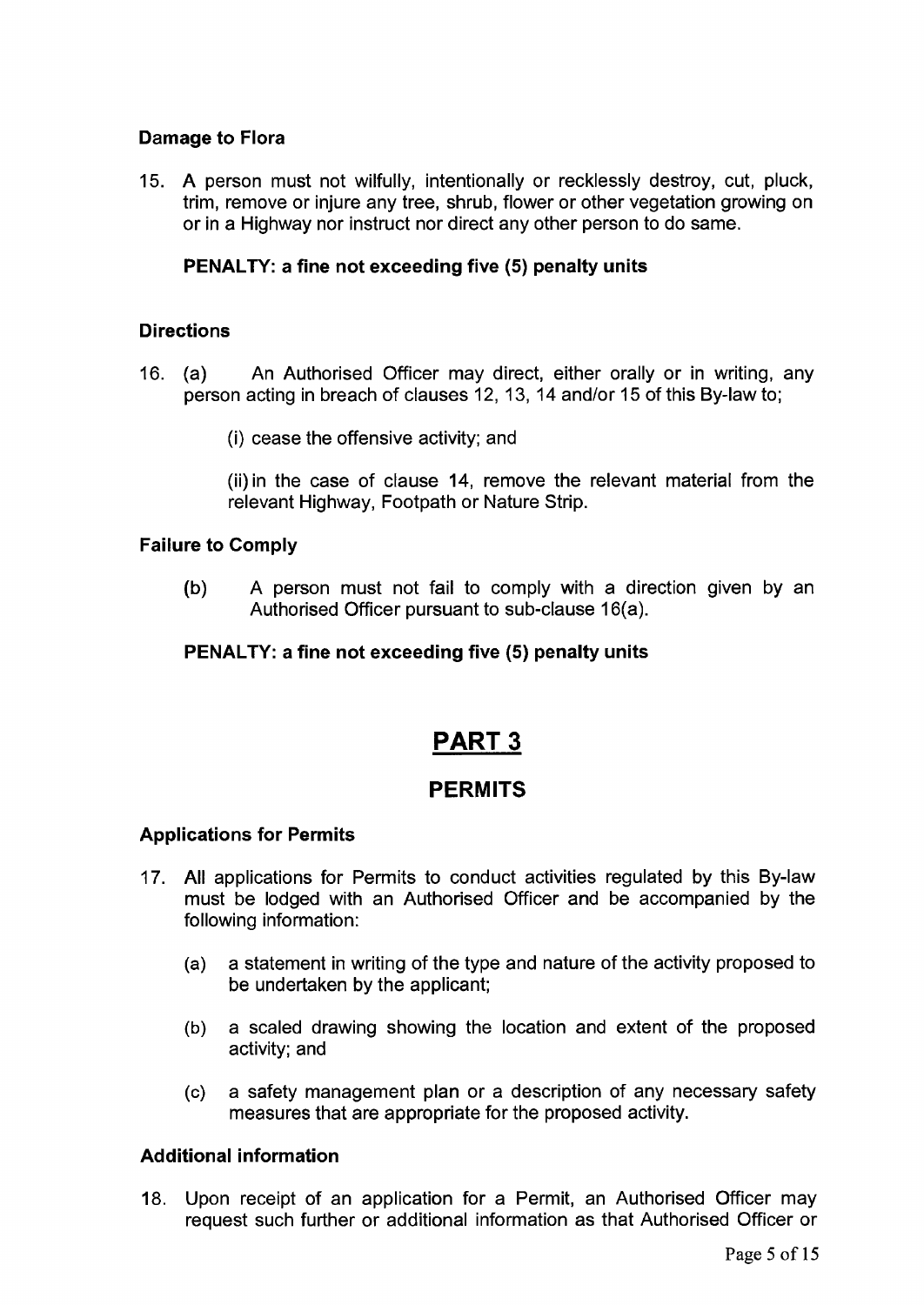Council deems to be necessary in order to conduct a full and proper assessment of the application.

#### **Matters taken into account**

- 19. In deciding whether or not to grant a Permit, regard will be had to the following matters (as applicable):
	- (a) the potential for damage to Council infrastructure or land;
	- (b) public nuisance, amenity and safety;
	- (c) public access in the area;
	- (d) the maintenance of peace and good order;
	- (e) the movement of traffic in an area;
	- (f) the nature, size, shape extent and location of any proposed road furniture;
	- (g) the availability of suitable parking for motor vehicles in the area;
	- (h) representations made by any police officer;
	- (i) disturbance of existing business or commercial activities; and
	- (j) any other matters that are relevant to the application.

#### **Conditions of a Permit**

20. A Permit issued under this By-law may be subject to such terms and conditions as an Authorised Officer or Council considers appropriate in all of the circumstances.

#### **Compliance with terms and conditions**

21. A Permit Holder must comply with the terms and conditions of their Permit.

## **PENALTY: a fine not exceeding ten (10) penalty units**

#### **Form of Permit**

- 22. Every Permit issued under this By-law is to:
	- (a) be in writing;
	- (b) bear the date on which it was granted;
	- (c) bear the name of the person or entity to which it is issued; and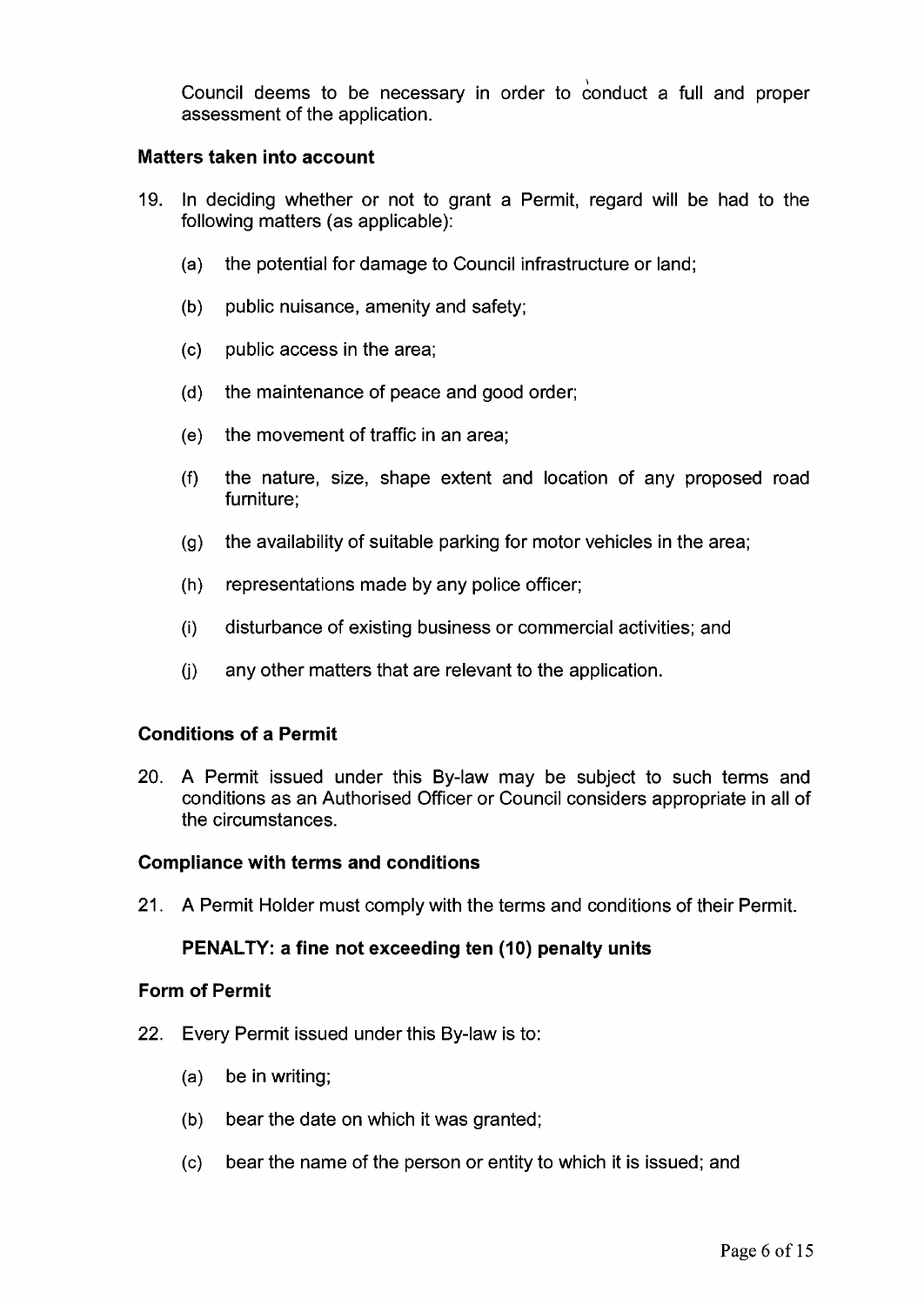(d) include all terms and conditions imposed by an Authorised Officer or Council.

## **Duration of Permit**

- 23. All Permits will, unless otherwise specified in the Permit:
	- (a) commence on the date of issue; and
	- (b) expire automatically at the conclusion of a specified period, or earlier if cancelled or suspended pursuant to clause 24.

## **Cancellation and suspension of Permits**

- 24. The General Manager may suspend or cancel any Permit in the event that any term or condition of the relevant Permit is not complied with. In the event that the General Manager suspends or cancels a Permit, the General Manager must notify the Permit holder of the cancellation or suspension and provide written reasons for taking such action.
- 25. The cancellation or suspension of a Permit takes effect from the date of receipt of notice (oral or written) of suspension or termination (respectively) by the Permit Holder.
- 26. When a Permit is suspended in accordance with clause 24:
	- (a) the activity authorised by the Permit cannot be carried out during the period of suspension; and
	- (b) the period of suspension will end upon the General Manager being satisfied that the suspension is no longer required and notifying the Permit Holder (orally or in writing) of same.
- 27. The General Manager may cancel a suspended Permit at any time during the period of suspension. In the event that the General Manager cancels a suspended Permit, the General Manager must notify the Permit holder of the cancellation and provide written reasons for taking such action.

## **Assignment of Permits**

28. A Permit must not be assigned, novated or in any other way transferred to any other person except with the written consent of an Authorised Officer or Council.

# **PART 4**

## **SECURITY**

#### **Requirement for bonds and deposits**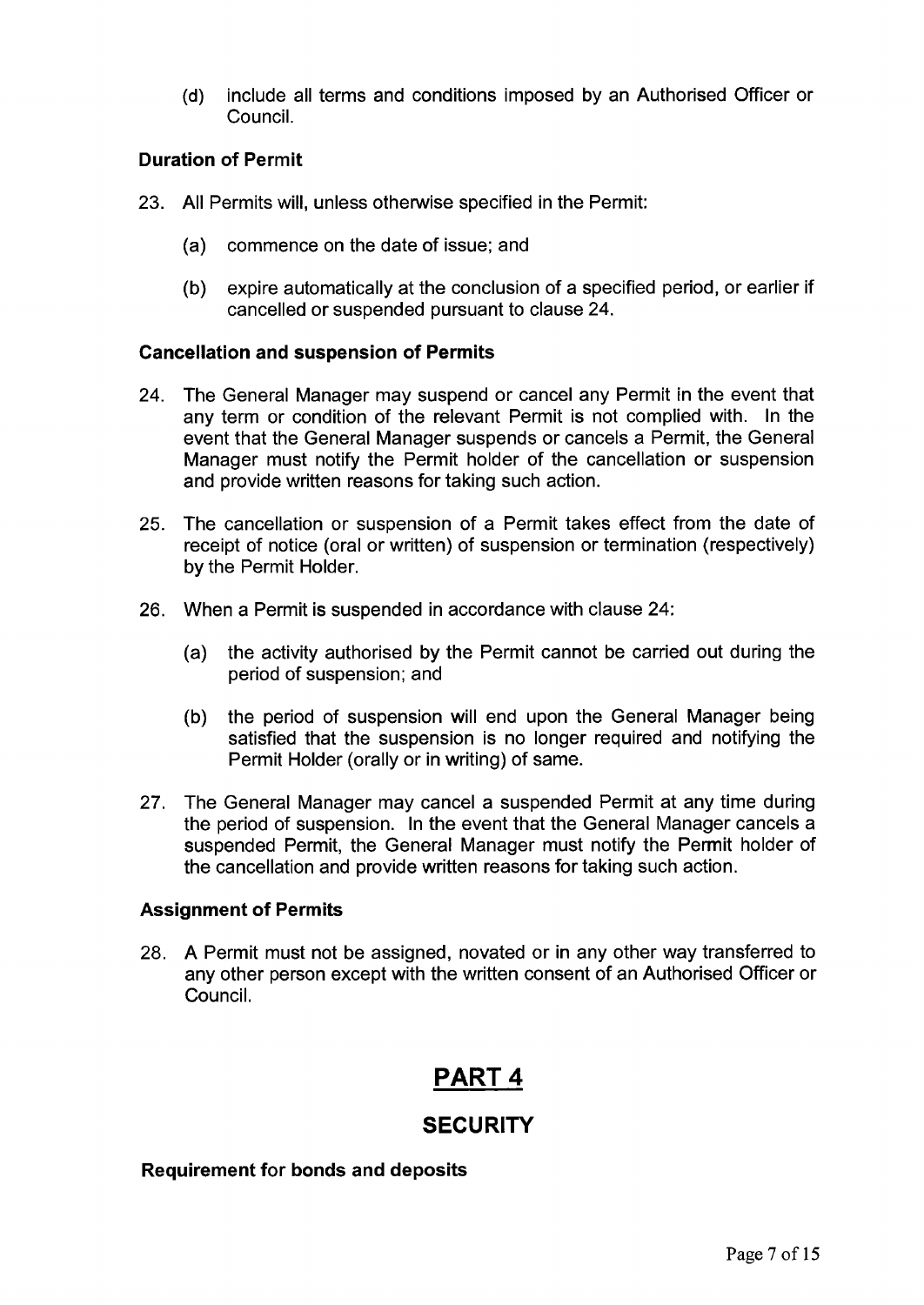- 29. The Engineer may require any person seeking to conduct any works regulated by this By-law to:
	- (a) deposit a monetary bond with the Council;
	- (b) supply Council with a bank guarantee; or
	- (c) enter into a written bond with Council.

(here referred to as the **"Security")** 

- 30. The Engineer may require Security with respect to:
	- (a) the cost of any works to be carried out pursuant to a Permit;
	- (b) to remedy any damage that may occur to any:
		- i. Footpath;
		- ii. Vehicle Crossing;
		- iii. Council infrastructure or services located within any Vehicle Crossing; and
		- iv. Council infrastructure or services located within or above a Nature Strip,

as a result of any works regulated by this By-law; or

- (c) securing against any reasonable costs which the Council may incur as a result of any works regulated by this By-law.
- 31. The requirement to provide Security may be included as a condition of any Permit.
- 32. Without limitation, the following terms and conditions apply to Security required under this Part 4:
	- (a) the Council may require the amount of any Security to be increased if in the reasonable opinion of the Council, the Council considers the amount of Security to be inadequate;
	- (b) where Security is given in the form of a bank guarantee, such guarantee must:
		- i. be expressed as being payable unconditionally on demand by Council without the permission of the grantor or any other person; and
		- ii. be provided by a bank approved by the Council or an Authorised Officer; and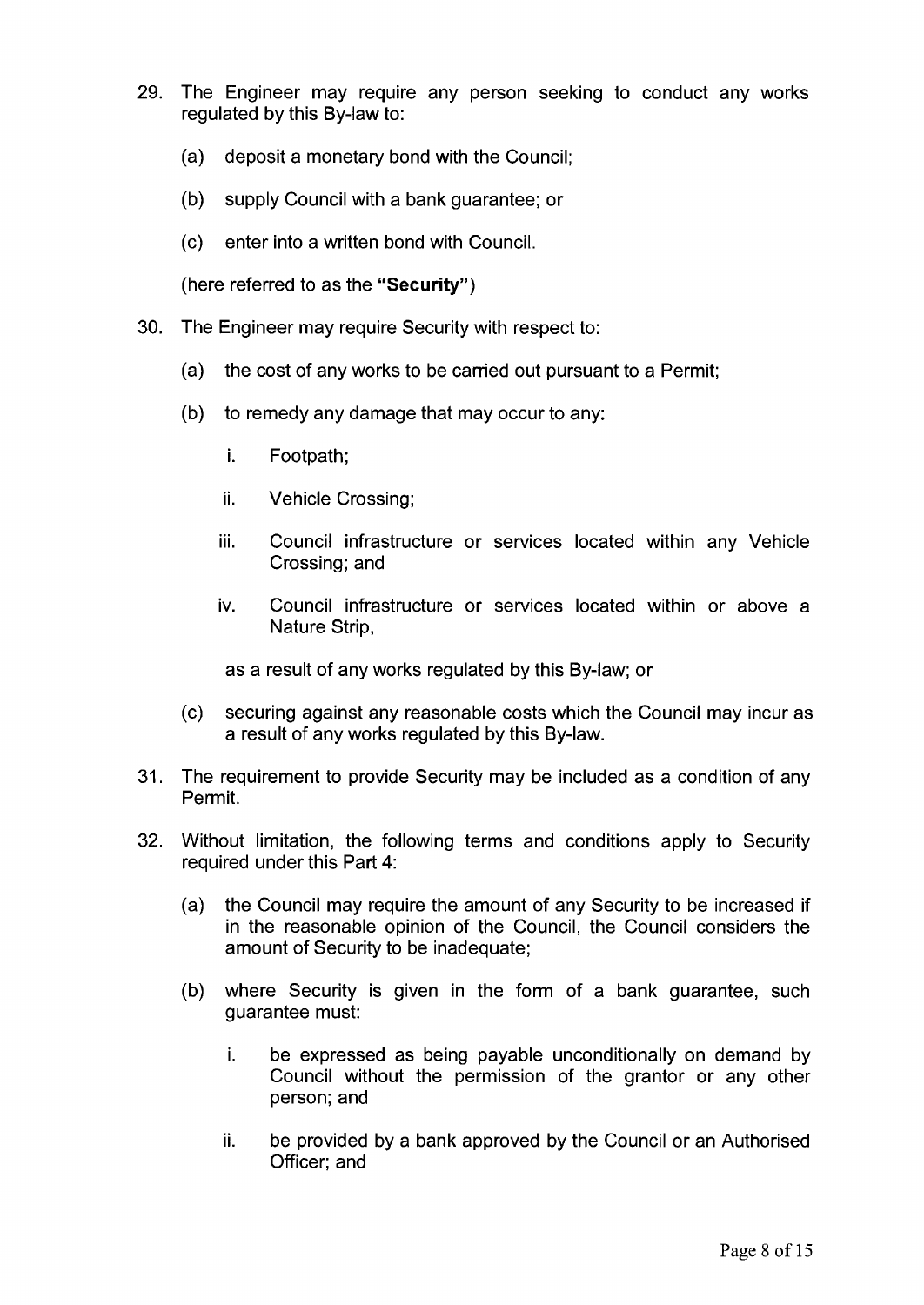- iii. the Security must be capable of being drawn against or utilised by the Council for such amounts the Council requires with respect to:
	- A. the reimbursement to the Council of any cost, expense, liability, damage or loss incurred by the Council arising out of or in relation to any failure or refusal by a person to whom this By-law applies to carry out, perform and fulfil any of that person's obligations under this By-law or a Permit to the satisfaction of the Council or an Authorised Officer or in accordance with the requirements of a Permit; and/or
	- B. payment to the Council of any amount due and owing to the Council that arises out of any condition of a Permit.

## **Release of Bonds and Deposits**

33. Security (or the balance of same) will be released following final inspection and approval by the Engineer of the works to which the Security relates.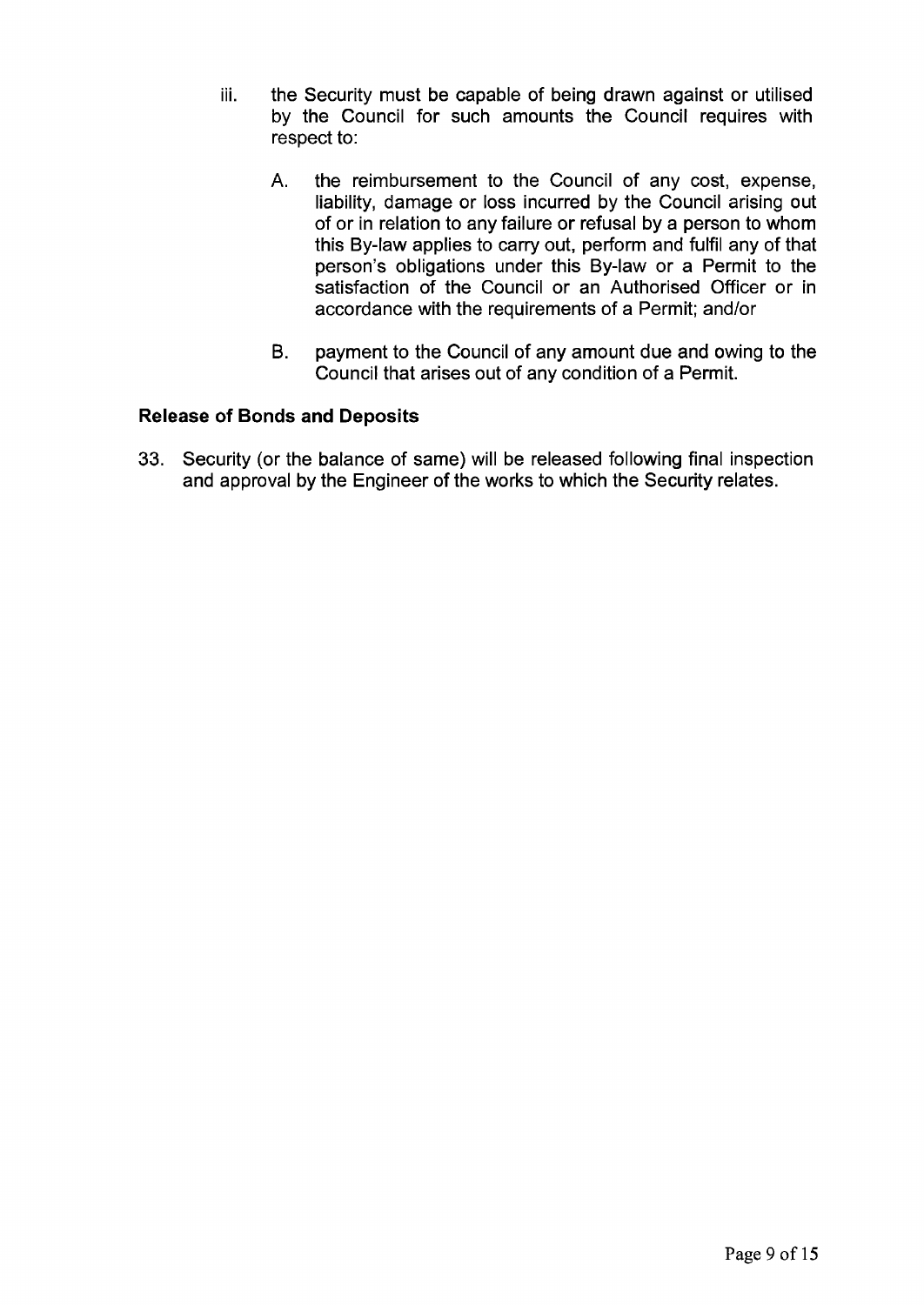# **PART 5**

# **MISCELLANEOUS**

## **Commission of offence**

34. Any person who contravenes or fails to comply with any provision of this Bylaw is guilty of an offence and liable on conviction to the penalty set out in the relevant part of this By-law.

## **Powers of Authorised Officers**

- 35. For the purposes of this By-law, an Authorised Officer is authorised to:
	- (a) remove any person from land owned by, or under the control of the Council whom they reasonably believe is offending against this Bylaw; and
	- (b) remove any thing which is on land owned by, or under the control of the Council without the approval of the Council.

#### **Powers of Police Officers**

- 36. For the purposes of this By-law, police officers are authorised to:
	- (a) assist an Authorised Officer to carry out an action specified in clause 35;
	- (b) remove any person from land owned by, or under the control of the Council whom they reasonably believe is offending against this Bylaw;
	- (c) remove anything which is on land owned by, or under the control of the Council without the approval of the Council; and
	- (d) arrest a person who is on land owned by, or under the control of, the Council and whom the police officer reasonably believes is offending against this By-law.

#### **Supply of name and address**

- 37. If an Authorised Officer reasonably believes that a person is offending or has offended against a provision of this By-law, the Authorised Officer may request that the relevant person give the Authorised Officer the person's name and address. A person must not:
	- (a) fail to comply with a request made by an Authorised Officer pursuant to this clause 37; or
	- (b) knowingly provide false information to an Authorised Officer in response to a request made pursuant to this clause 37.

## **PENALTY: a fine not exceeding five (5) penalty units**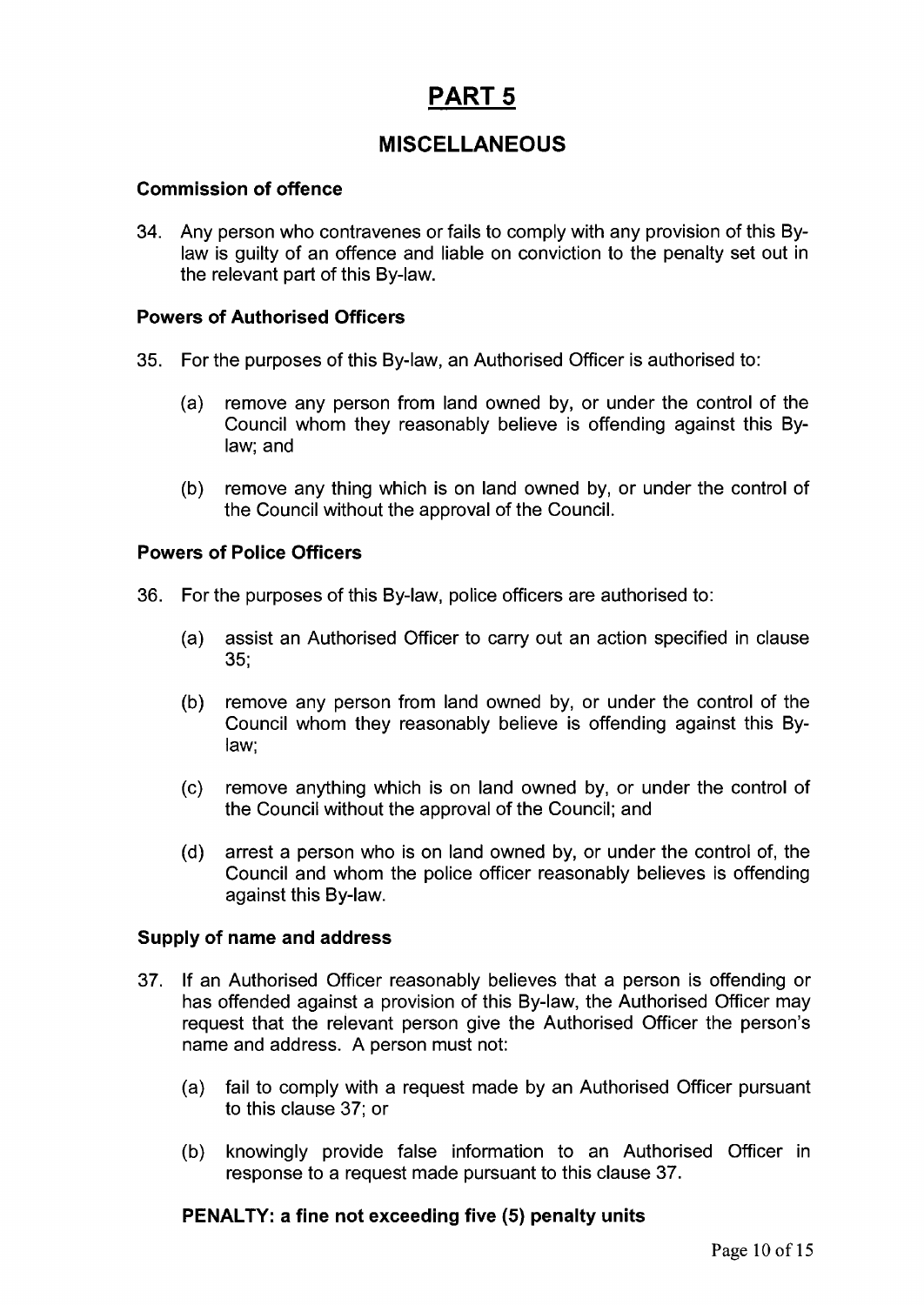# **PART 6**

# **RECTIFICATION NOTICE & COSTS RECOVERY**

#### **Rectification notices**

- 38. An Authorised Officer may give notice to any person who has done anything in contravention of this By-law which is capable of being rectified by any work or thing, requiring that person to do the work or thing that the authorised officer considers is reasonably required to rectify the consequences of that contravention.
- 39. A notice given under clause 38:
	- (a) is to be in writing, signed by an Authorised Officer;
	- (b) is to be given to the person who contravened this By-law;
	- (c) is to identify the relevant contravention of this By-law;
	- (d) is to state the work or thing to be done that is required to rectify the contravention;
	- (e) is to state the time by which the work or thing is to be completed;
	- (f) may state the time by which the work or thing is to be commenced or any timetable for the commencement or completion of any part of the work or thing to be done; and
	- (g) may require that the work or thing be done only by a person who has appropriate qualifications that are so required.

A person must not fail to comply with a notice given under clause 38:

## **PENALTY: a fine not exceeding ten (10) penalty units**

40. The Council may perform, or arrange for the performance of, any work or other matter required by a notice given under clause 38 if such notice is not complied with within any timeframe stipulated in the notice, and where no timeframe is stipulated upon the expiration of a reasonable period of time.

#### **Recovery of Council's expenses**

- 41. All expenses reasonably incurred by the Council as a consequence of any failure to comply with, or any contravention of, this By-law are recoverable by the Council as a debt payable by the person whose act or omission constituted failure or contravention.
- 42. A debt accrued pursuant to clause 41 is recoverable by Council in a court of competent jurisdiction in addition to any penalty imposed in relation to a failure to comply with, or any contravention of, this By-law.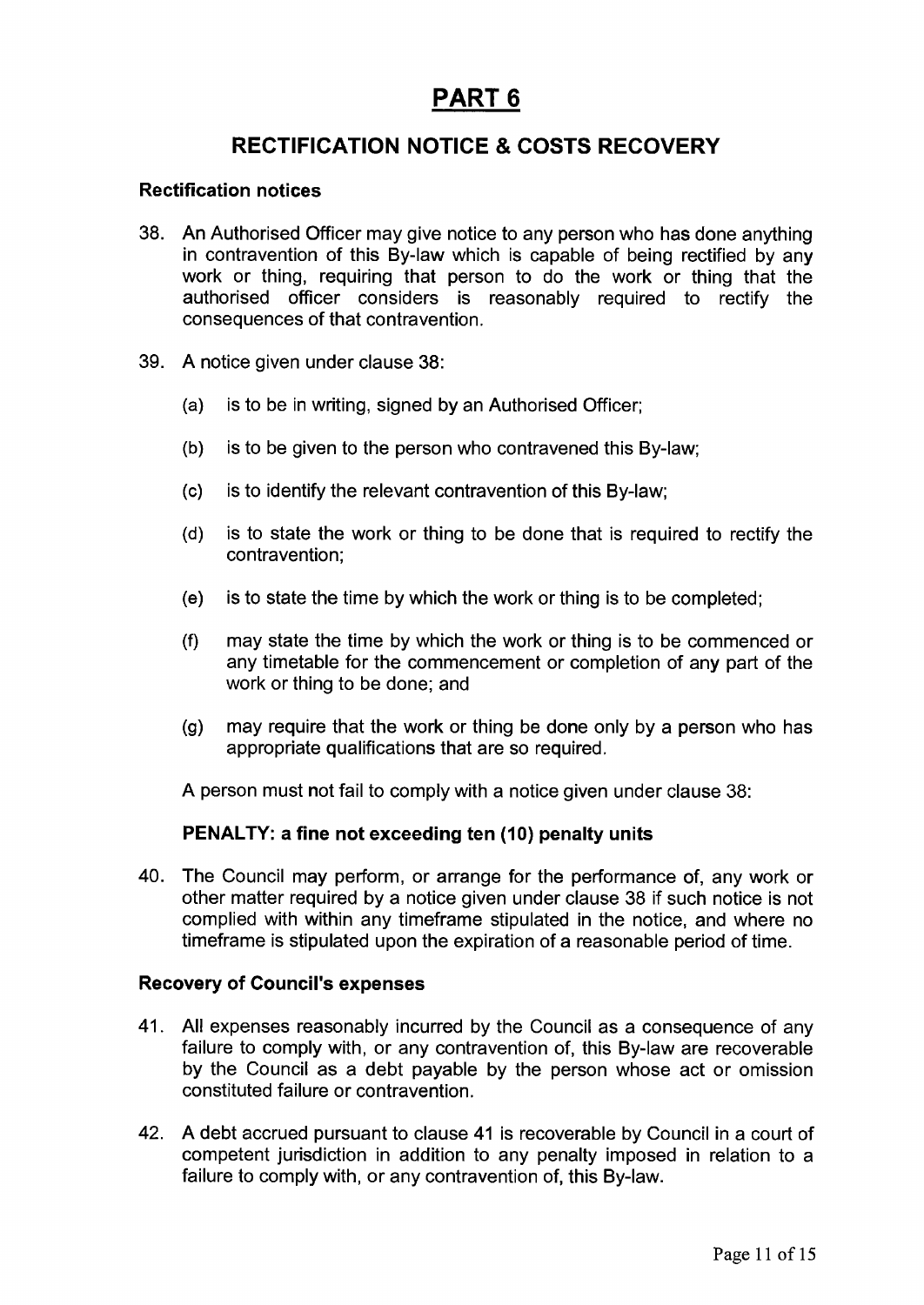## **Removed articles**

43. Council may retain any article removed from land by Council pursuant to a power contained in this By-law until such time as all fees, costs and charges pertaining to the removal, maintenance and storage of the article have been paid in full.

#### **Dealing with removed articles**

- 44. If a removed article is not claimed by the owner (or a person acting on the owner's behalf) within forty eight (48) hours following its removal pursuant to this By-law, the General Manger is to give notice in writing to the owner (if ascertainable) of the article containing the following particulars:
	- (a) a description of the article;
	- (b) the location from which the article was removed;
	- (c) the date of removal;
	- (d) the location from which the article can be claimed;
	- (e) the fees, costs and charges payable in respect of the removal, maintenance and storage of the article; and
	- (f) that if the article is not claimed within fourteen (14) days of the issue of the notice that the article may be disposed of by Council.
- 45. If the owner of a removed article cannot be ascertained or found after making reasonable enquiries, and the General Manager is of the opinion that the value of the article is such that it warrants the costs of advertising, the General Manager is to publish on at least one (1) occasion a notice containing the particulars specified in clause 44 in a local newspaper circulating within the Municipal Area.

#### **Disposal of unclaimed articles**

- 46. Council may dispose of any removed article if:
	- (a) the article is not claimed within fourteen (14) days of the issue of the notice referred to in clause 45; or
	- (b) the fees, costs and charges payable in respect of the removal and storage of the article have not been paid within fourteen (14) days of the issue of the notice referred to in clause 45; or
	- (c) where the owner is not ascertainable and has not come forward in response to the public advertisement, fourteen (14) have elapsed from the date of the publication of the public advertisement in accordance with clause 45.
- 47. A removed article may be disposed of under clause 46: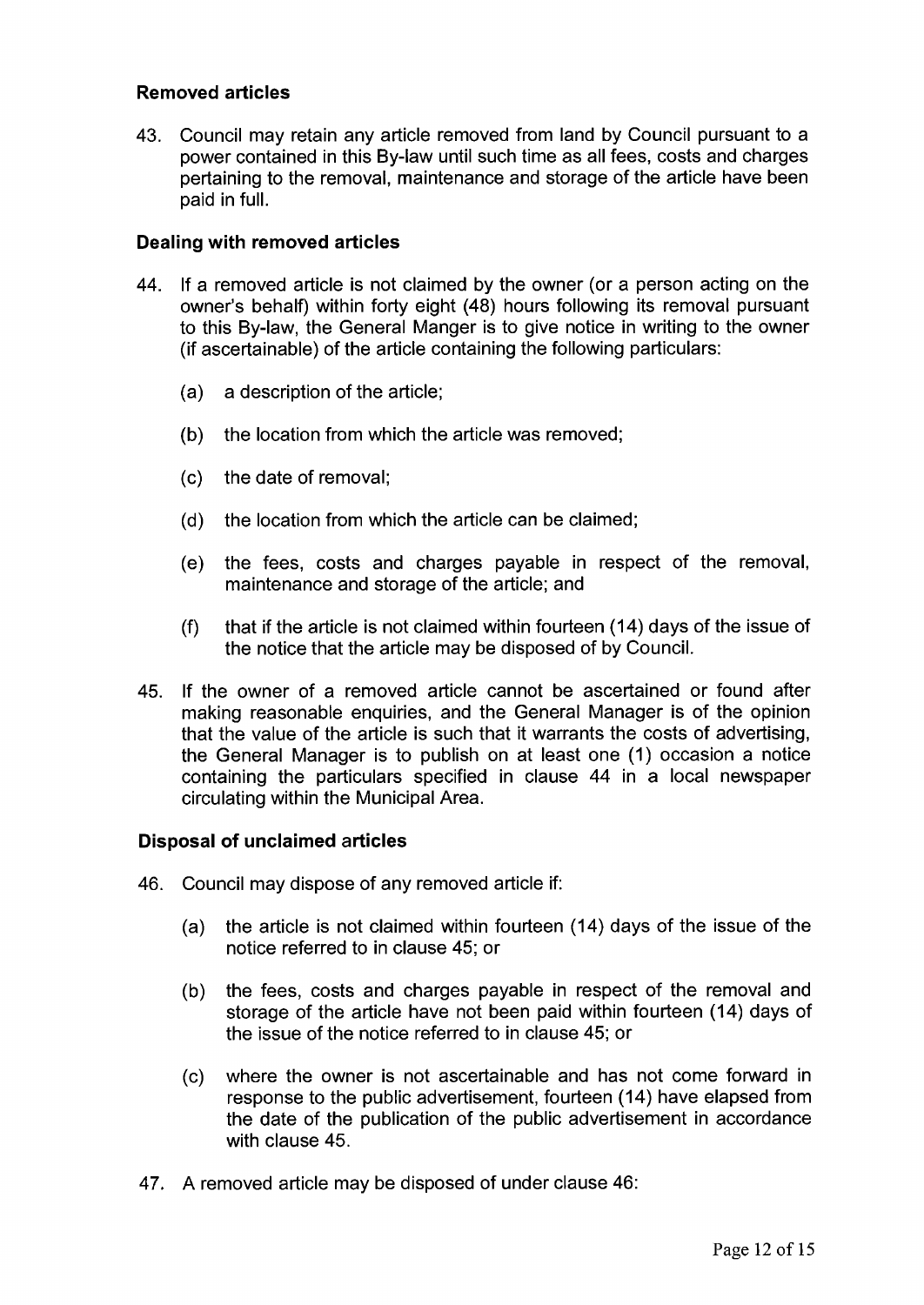- (a) by tender or public auction following notification in a local newspaper circulating within the Municipal Area; or
- (b) in such manner as the General Manager sees fit if:
	- (i) no tender is received or no bids are made at a public auction; or
	- (ii) the General Manager is of the opinion (reasonably held) that the article is of such low value that it does not warrant the costs of a tender or public auction.
- 48. If a removed article is disposed of under clause 46, the General Manager must notify the owner of the article as soon as practicable if the owner can be ascertained or found after making reasonable enquiries. If the owner of the article so requests, then the proceeds obtained from the disposal of the article must be paid to the owner, less any fees that are due to Council, advertising costs, and any other costs incurred by the Council in the removal, storage, maintenance and disposal of the article.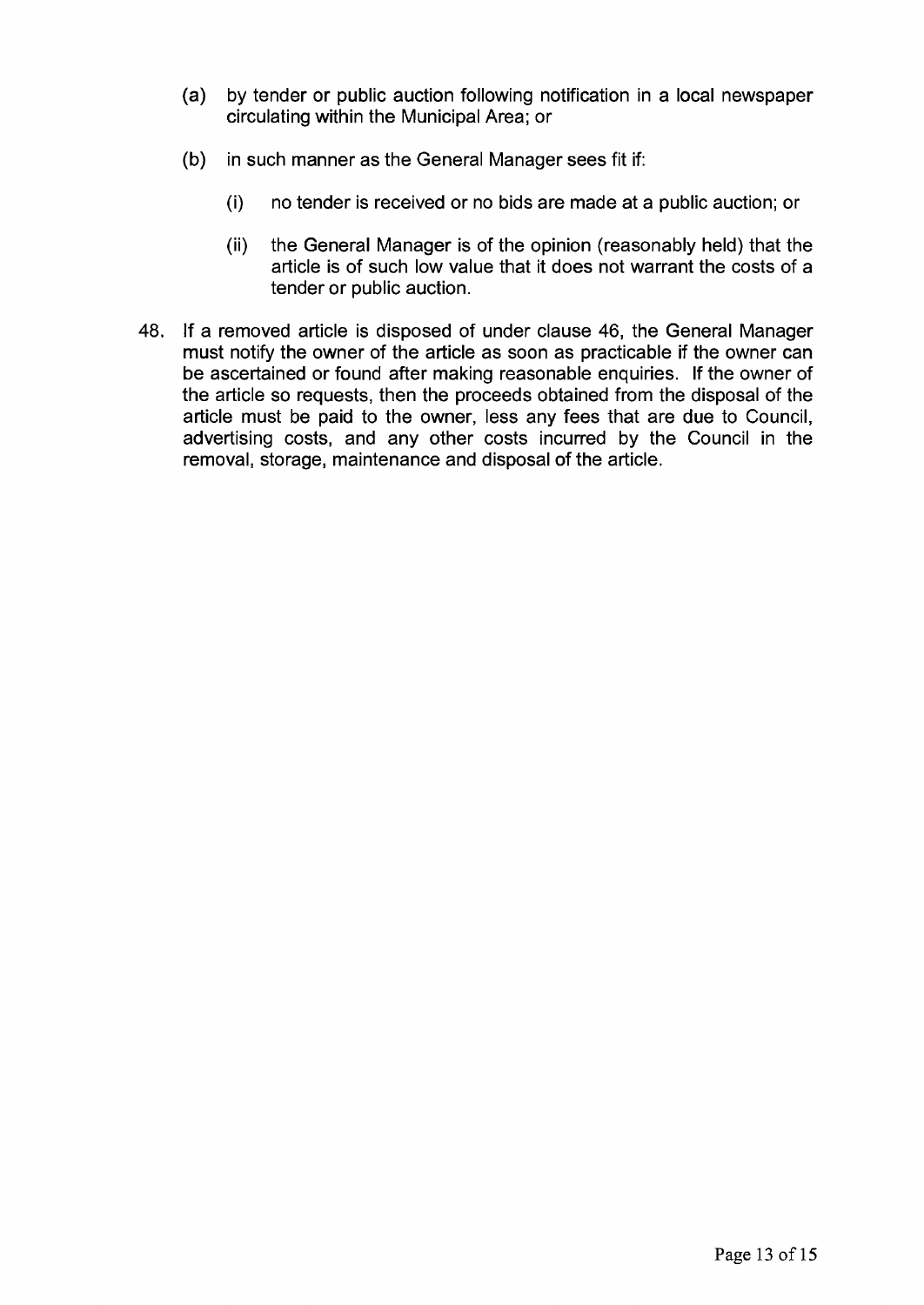# **PART?**

# **INFRINGEMENT NOTICES**

- 49. In this Part 7, the term **"Specified Offence"** means an offence against the clause of this By-law specified in Column 1 of the Schedule.
- 50. An Authorised Officer may:
	- (a) issue an infringement notice to any person that the Authorised Officer has reason to believe is guilty of a Specified Offence;
	- (b) issue one (1) infringement notice in respect of more than one, but not more than four (4), Specified Offences; and
	- (c) impose a monetary penalty for the Specified Offence in respect of which the infringement notice is issued.
- 51. The penalties specified in Column 3 of the Schedule opposite each Specified Offence are the penalties payable under an infringement notice issued in respect of Specified Offences.
- 52. Payment of an infringement notice issued must be made to the General Manager within twenty eight (28) days of the issue of the infringement notice to avoid the infringement notice being referred to the Director, Monetary Penalties Enforcement Service.
- 53. In addition to any other method of service, an infringement notice alleging that a Vehicle has been used in relation to a Specified Offence may be duly served by securely affixing the infringement notice to that Vehicle.
- 54. The Monetary *Penalties Enforcement Act 2005* (Tas) applies to all infringement notices issued pursuant to this By-law.
- 55. All monies payable to the Council under this By-law are a debt due to the Council and recoverable at law in a court of competent jurisdiction.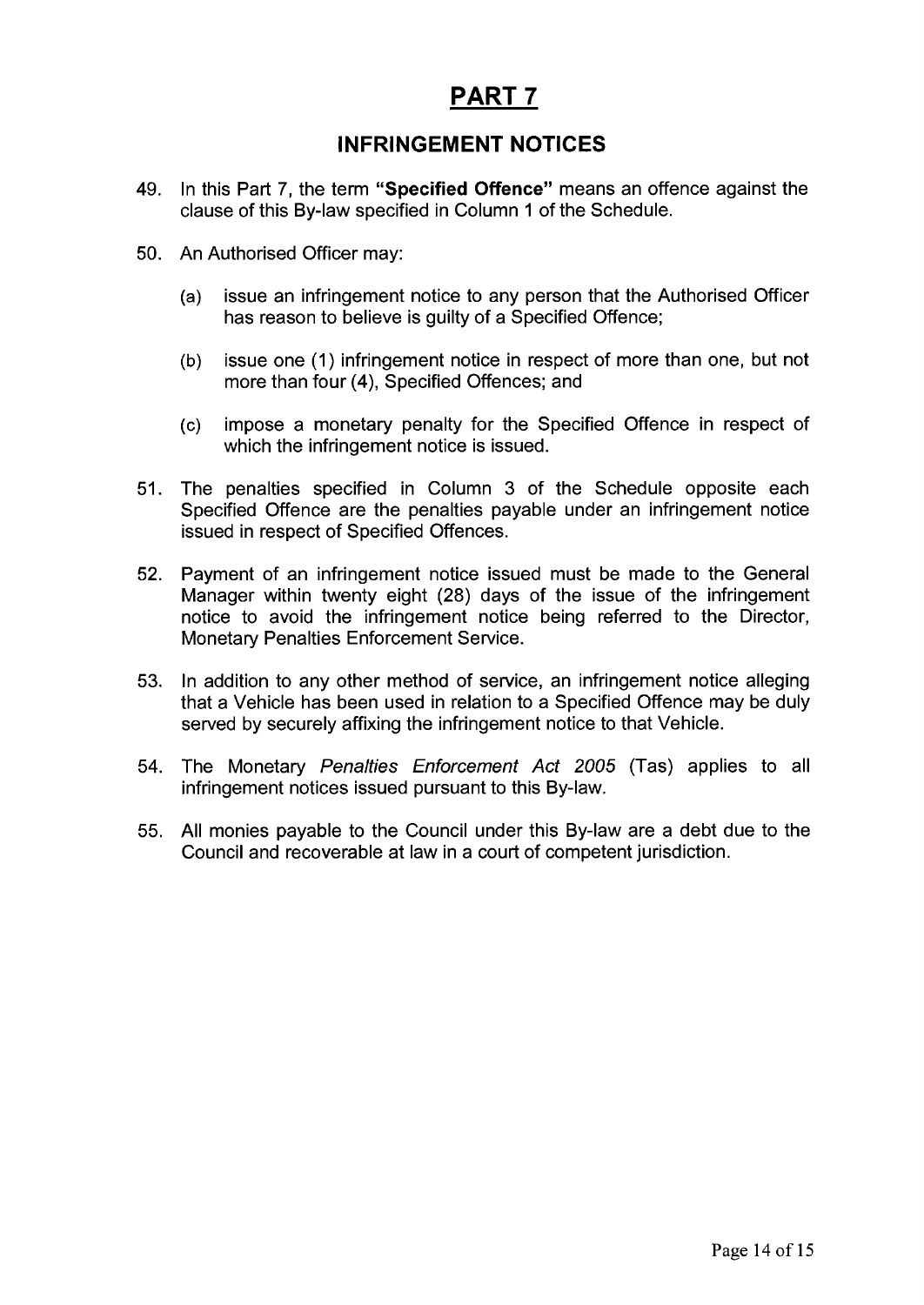# **SCHEDULE**

# **INFRINGEMENT NOTICE OFFENCES**

| <b>Column 1</b>         | <b>Column 2</b>                                     | <b>Column 3</b>      |
|-------------------------|-----------------------------------------------------|----------------------|
| <b>CLAUSE</b>           | <b>GENERAL DESCRIPTION OF OFFENCE</b>               | <b>PENALTY UNITS</b> |
| 9                       | <b>Constructing Vehicle Crossing without Permit</b> | 1.5                  |
| 12 <sub>2</sub>         | Crossing at unauthorised place                      | 1.5                  |
| 13                      | Requirement to use Vehicle Crossing                 | 1.5                  |
| 14(a)<br>14(b)<br>14(c) | Depositing material on Highways                     | 0.5                  |
| 15                      | Damage to flora within Highways                     | 0.5                  |
| 16(b)                   | Failure to comply with direction                    | 0.5                  |
| 21                      | Failure to comply with Permit                       | 0.5                  |
| 37                      | Failure to give name/providing false information    | 0.5                  |
| 39                      | Failure to comply with rectification notice         | 0.5                  |